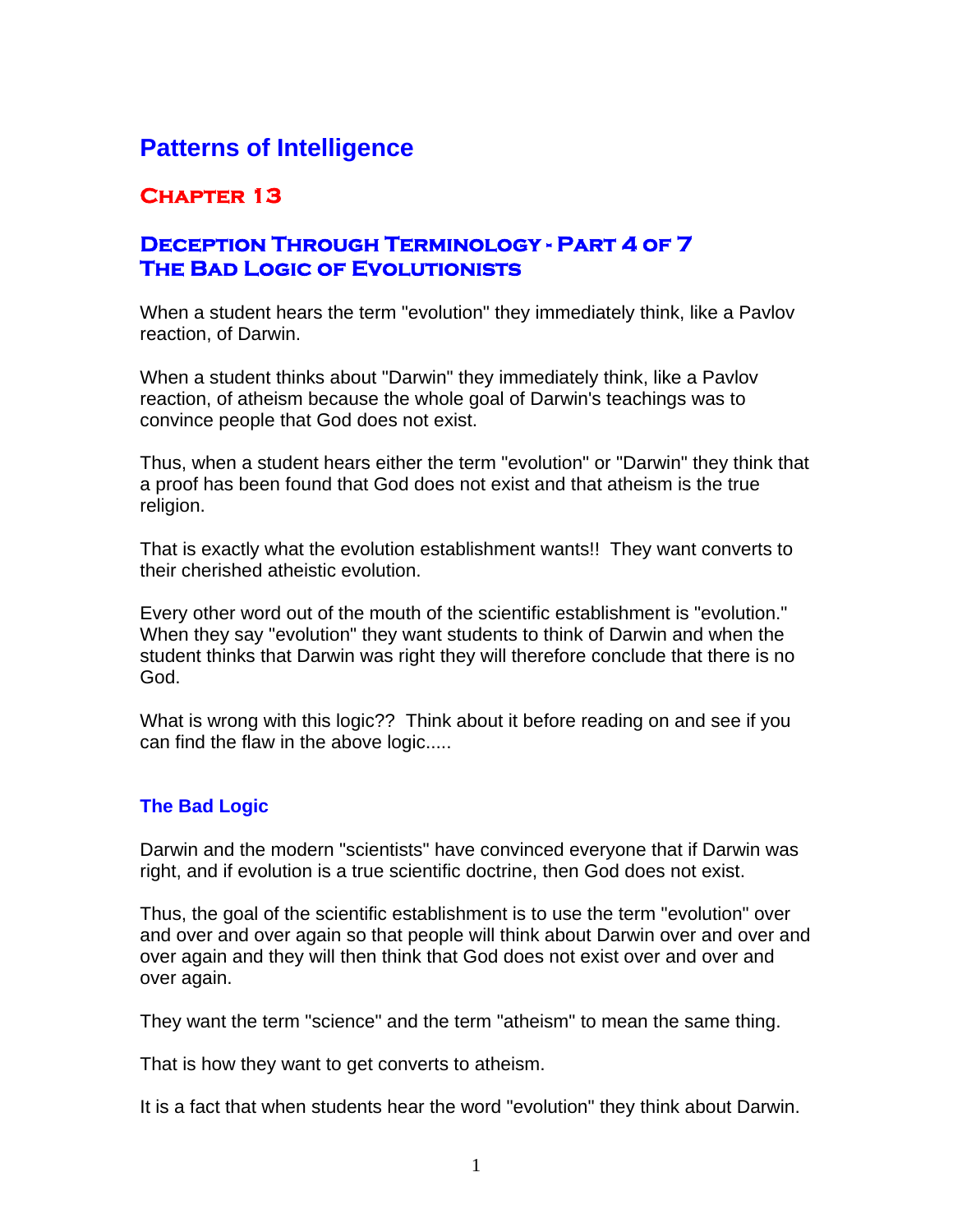It is a fact that when students think about Darwin they think about Darwin's claim that God does not exist.

But let us examine this logic in more detail.

First of all, how do you "prove" that God does not exist?

For example, suppose that all statisticians were idiots and they claimed it **was** possible to create a new DNA structure by random mutations to an old DNA structure.

Does this prove that God does not exist??? Absolutely not, it just proves that we need better statisticians.

However, BECAUSE Darwin was an atheist and an evolutionist, any "proof" that the theory of evolution is "true" is somehow considered a "proof" that Darwin was right and that there is no God.

But this is very bad logic.

Consider this logic (**this is a purely imaginary example**):

**1)** Henry Smith (in 1815) claims that the craters on the moon were caused by meteors,

**2)** The preachers in 1815 claimed that it was God's wrath, in the form of lightning bolts on the moon, which created the craters on the moon.

**3)** Henry Smith is well known to be an atheist and he dies in 1860.

**4)** Some scientists agree with Henry and others do not. It is a controversial topic in science for many decades.

**5)** Astronomers prove, in the year 1956, using very powerful telescopes, that the craters on the moon were caused by meteors.

**6) Scientists then conclude that Henry has proven that there is no God.**

**7)** Students of science start becoming atheists.

This is bad logic at its worst. The issue of whether God lives or not has absolutely nothing to do with whether the preachers were right or wrong or whether Henry Smith was right or wrong!!

While the general public may have believed, until 1956, that God's wrath created the creators on the moon, so what?? Just because they are wrong in that issue does not mean that God does not exist.

Suppose I said: "I believe that the moon is made of cheese and that if the moon is not made of cheese, then there is no God." Would that be good logic? Absolutely not!! There is no connection between what the moon is made of, or whether I am right, and the existence of God.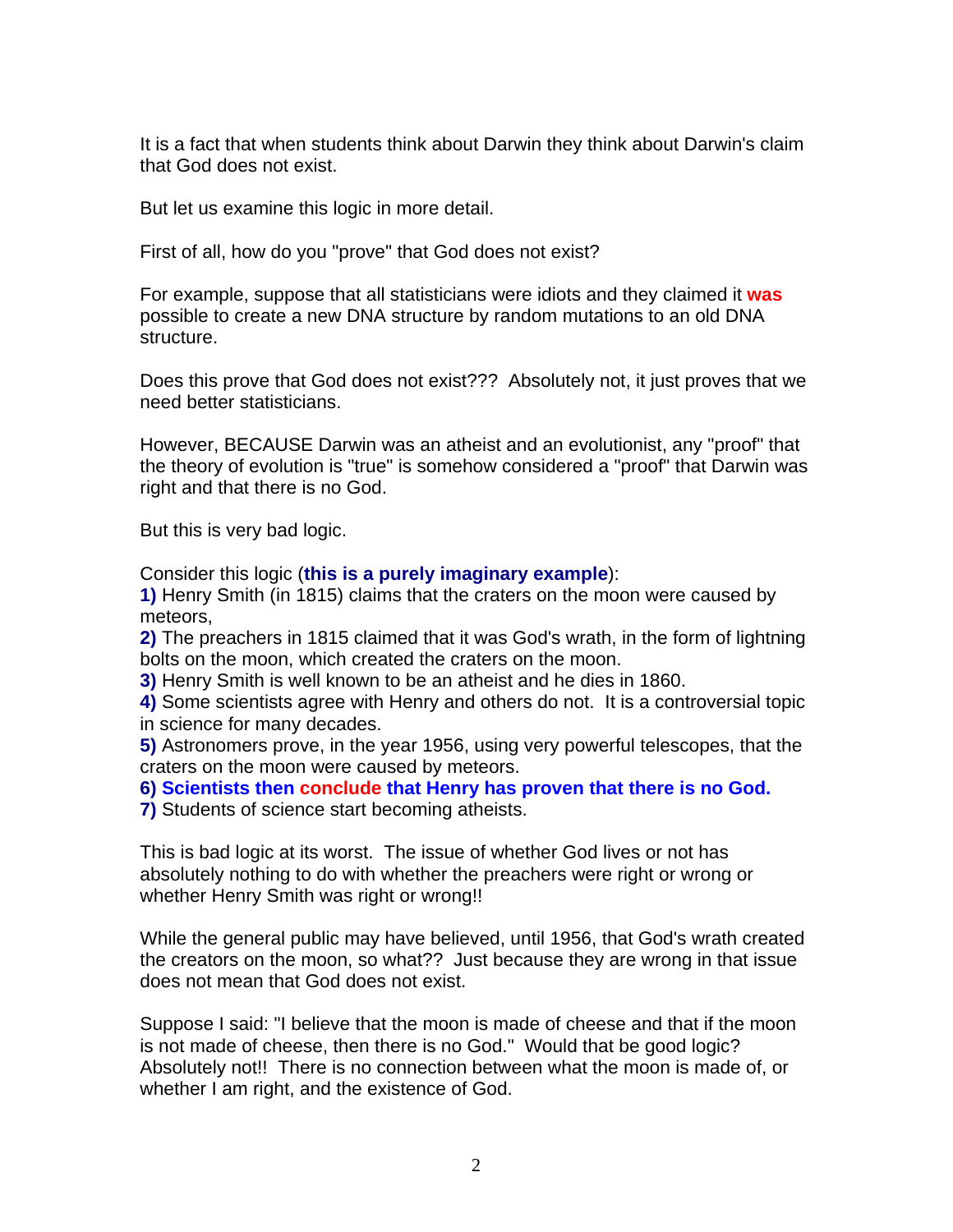My point is that to connect the theory of evolution to the existence of God is very bad logic.

Let us assume the evolutionists were right, and evolution is possible. Does this mean there is no God? Consider this hypothetical logic:

1) Darwin believed that a species can "evolve" into a new species.

2) Darwin was an atheist.

3) Suppose the evolutionists prove that a species can "evolve" into a new species (of course this is not true, but let us assume that it is true to make a point).

4) We therefore claim that Darwin has **proven** that there is no God.

Does the fourth statement logically follow from the first three statements?

Absolutely not!! **The fact that species may or may not be able to "evolve" into a new species is a statistical issue**, *not* **a religious issue**. The issue has absolutely nothing to do with the existence of God.

For example, God understands statistics so if it were statistically valid that evolution was possible, the only species God would have needed to put on this earth would have been the "first living cell."

After creating the "first living cell," God could have taken a very, very, very long vacation and never created another species on this planet!! He would let evolution create all of the other species, including humans. When God got back from his long vacation there would be humans walking around on the earth.

In this case, God created ONLY the "first living cell," and evolution created all other species on this planet, **meaning the theory of evolution was perfectly true, but the existence of God WAS ALSO TRUE!!**

Why would God work any harder than He needs to? Humans don't like to work any harder than they need to.

If evolution were true, all God had to create was the "first living cell." But evolution is mathematical nonsense, so God had to create all of the species (i.e. all of the unique DNA structure), as the Bible implies. **The Bible is more mathematically/statistically accurate than the theory of evolution!! It should be, it was written by God's prophets.**

But that is not the point. The point is that even before the discovery of DNA, there was no logical connection between Darwin's claims and whether God existed!!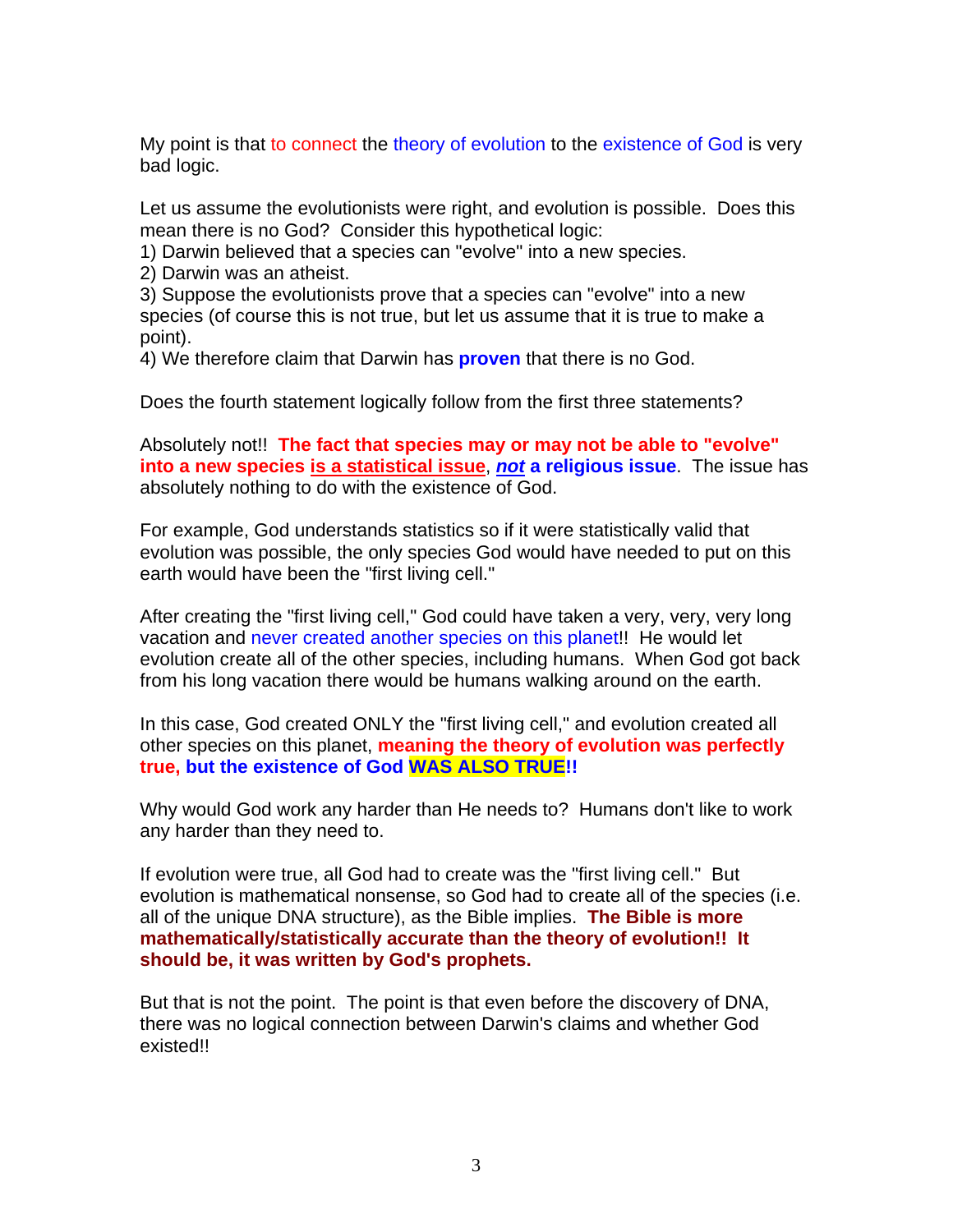After the discovery of DNA, the same truth holds: there is no logical connection between the mathematics of whether the theory of evolution was possible (after the discovery of DNA) and whether God exists!!

It is bad, bad logic to connect the possibility of the theory of evolution to the existence of God.

The Bible says that God created all species. This is absolutely correct and is even mathematically and statistically correct, as will be seen below and can be seen even better in my larger book, which is also free and online on this "www.prophetsorevolution.com" website.

But more importantly, it is **logical nonsense** to claim that: 1) if the theory of evolution were statistically possible, therefore 2) God does not exist.

Trust me on this one: if the theory of evolution were statistically valid, then the probability of God is also statistically valid!!

That is the irony of all of this. "Scientists," as they refer to themselves, claim that the inane probability of evolution is NOT a disproof of the theory of evolution, but that the inane probability of God IS a disproof of the existence of God.

This is called a "double standard." The probability of both is insanely impossible.

I do not claim that the probability of God is anything but inane. But I do claim that the evidence is overwhelming that God does exist (just look at the order in the Universe by looking at distant galaxies through a powerful telescope).

I suspect this is what the evolutionists are thinking: **If God did not exist**, then the existence of humans (e.g. human DNA) could only have been created by the theory of evolution.

This is good logic and I agree with it.

However, this example of logic is **NOT** good logic: If God did exist, then the theory of evolution would be false.

While it is true that God does exist and it is true that evolution is false, it is poor logic to say that **BECAUSE** God exists, the theory of evolution is false.

Likewise, this is bad logic:

If the theory of evolution is true, then God does not exist.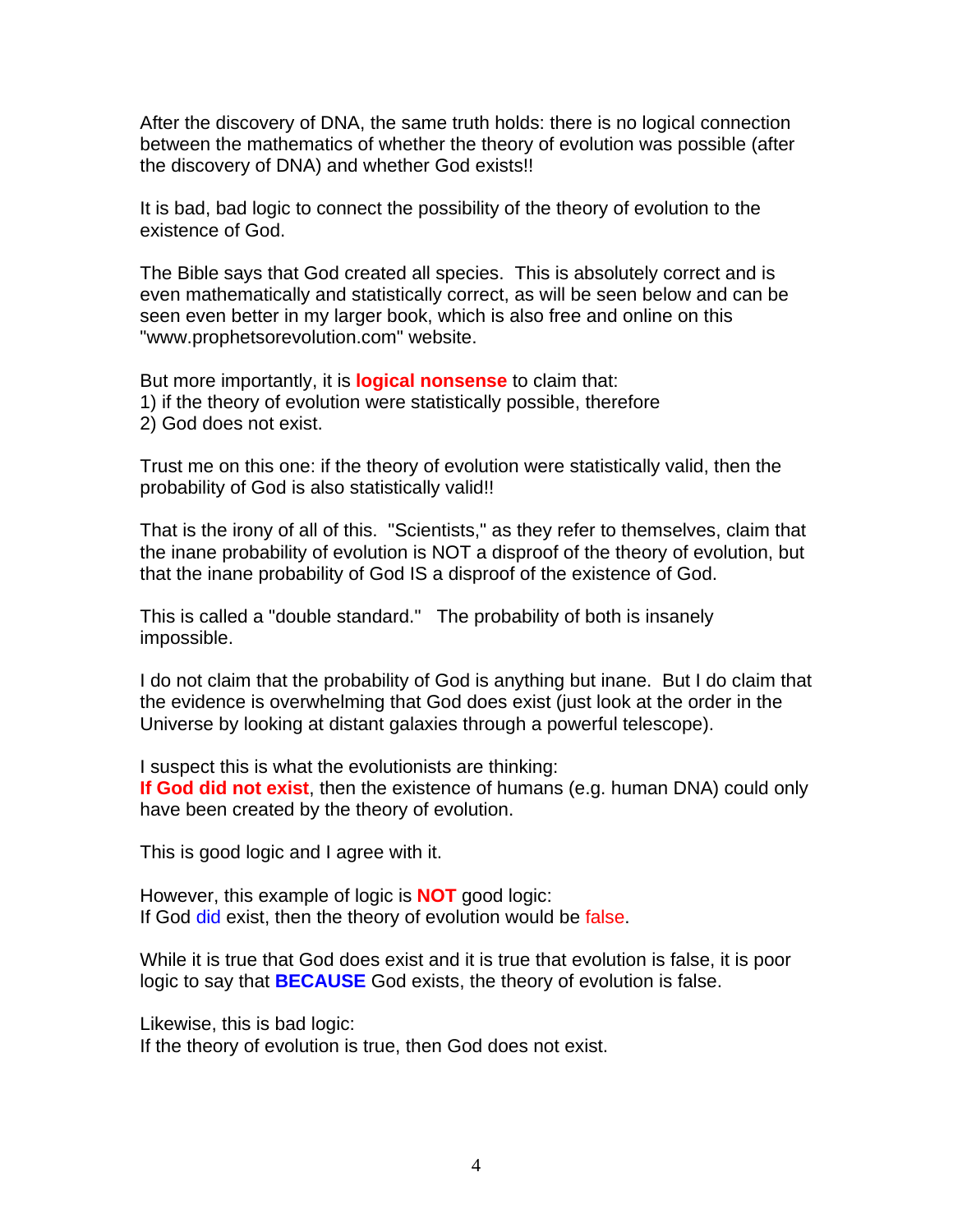I am not trying to support the existence of God by trying to prove the theory of evolution is scientific nonsense because there is no connection between the existence of God and the statistical probability of the theory of evolution.

Darwin was wrong to claim that if evolution were true then God did not exist.

It is bad logic at its worst!!

The validity or falsity of the theory of evolution has nothing to do with the existence of God. The validity of the theory of evolution is purely a statistical issue and is totally independent of the existence of God.

It is also nonsense to say that if evolutionists can lie and deceive their students enough such that the students falsely believe in the theory of evolution, then their students should become atheists.

The existence of God and the statistical problems of evolution are not in any way connected.

To say that a person can "prove" whether or not God exists by predicting His behavior is also nonsensical logic. God doesn't think like we think (or to be more accurate: humans are not smart enough to think like God thinks).

My point is that scientists are not only bad at definitions, they also have really bad logic.

Even if everything Darwin said was shown to be mathematically correct, this still would have absolutely nothing to do with whether God lives.

### **Why Do Evolutionists Believe Macroevolution is Possible?**

As another example of bad logic, though in this example it is more a case of bad mathematics, evolutionists believe that macroevolution is possible.

Why do evolutionists even think macroevolution is possible after the discovery of DNA? Did they flunk all of their statistics courses??

Why would anyone think that random mutations to DNA can create increased sophistication, meaning a new and improved DNA structure, with at least one new gene??

Could a person take an existing "country music" CD, randomly mutate its "bits" and end up with a new Rachmaninoff piano concerto or a new blueprint of a rocket ship or a new calculus book or anything else that is useful?? Never!!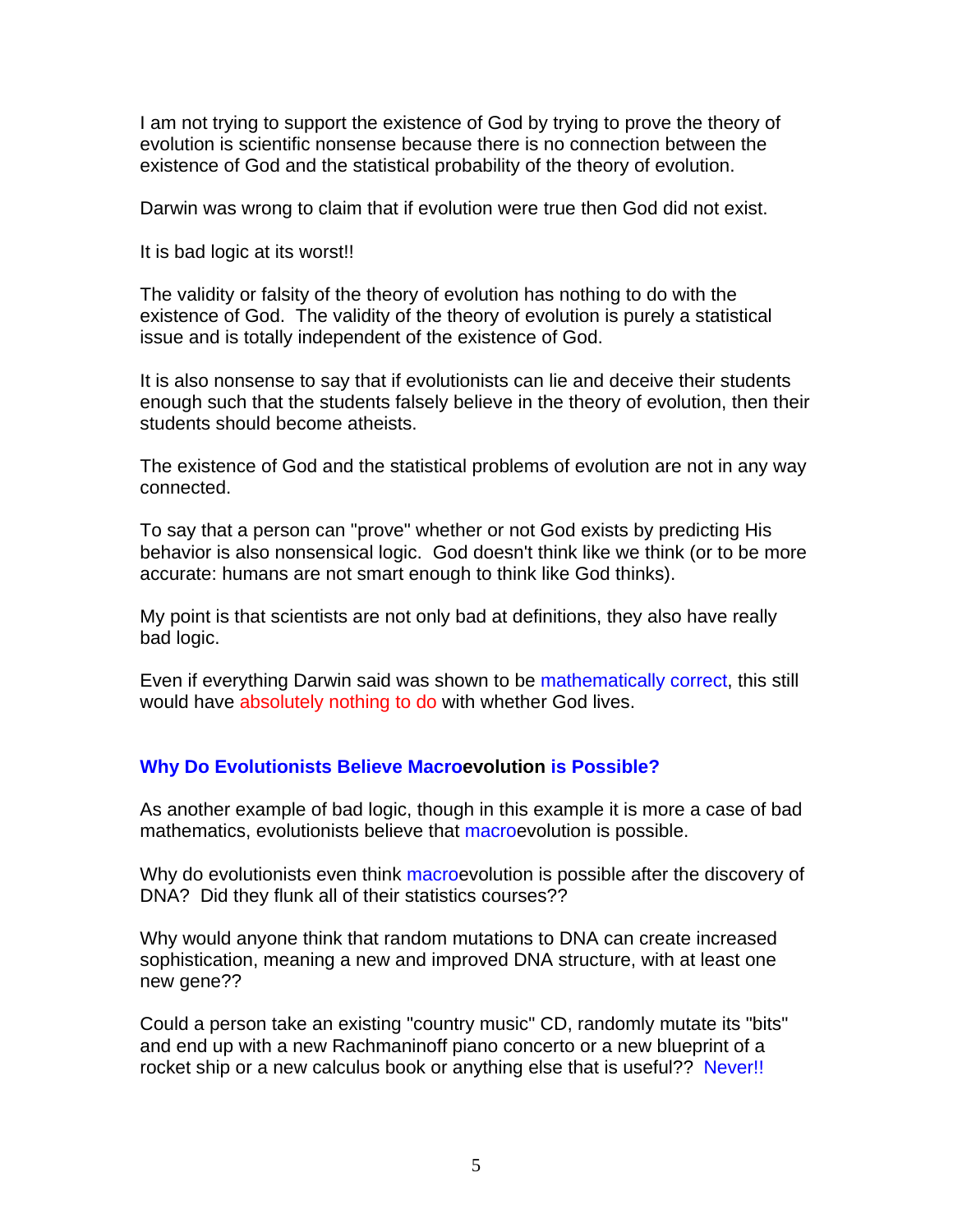Could a person take a complex computer program and randomly mutate its "bits" and end up with a new computer program that had useful functions the old program didn't have?? Never!!

Could a person take two complex computer programs (that were significantly different and did completely different things), and randomly combine their bits and end up with a new computer program that had all of the functions of both original programs plus had useful functions that neither of the original programs had?? Never!!

Could a person take an extremely complex computer program, and randomly and slowly mutate it (in many small steps over a long period of time to simulate evolution in real time) and end up with a new computer program that had millions of new and useful functions the original program didn't have?? Never!!

That is correct. The massive number of unique genes on this planet, from all animal and plant species, is massively larger than the genes on the "firstly living cell" would have been.

Does doing something slowly fix its statistical problems?? Not a chance.

Yet the DNA of a cat is far more sophisticated than the object code of any computer program ever written by a human being or any team of human beings!!

Obviously, no cat has ever "evolved" into a new species with a new DNA structure. Would someone really expect that you could randomly mutate the highly sophisticated and complex DNA of a cat and end up with a new species that had all of the capabilities of a cat, plus new capabilities, such as understanding calculus, created by a new DNA structure??

Why would anyone believe in evolution, knowing that the DNA of a cat is far more sophisticated than a country music CD and no country music CD has ever "evolved" into a more sophisticated anything??

If scientists tried to mutate a country music CD into something that is useful, and they tried to do this one million times, there would be one million useless CDs that didn't do anything. None of them would be useful.

It is a fact that if scientists took a new planet and experimented trying to create a single new species, starting with a male reindeer and a female horse, the planet would eventually be 100 feet high, from pole to pole, with deformed and dead infant reindeer/horses. None of their offspring would survive and even if they did, they certainly couldn't have had their own offspring.

All of this, and many other examples, are why it is obvious that with the discovery of DNA the theory of evolution instantly became nonsense.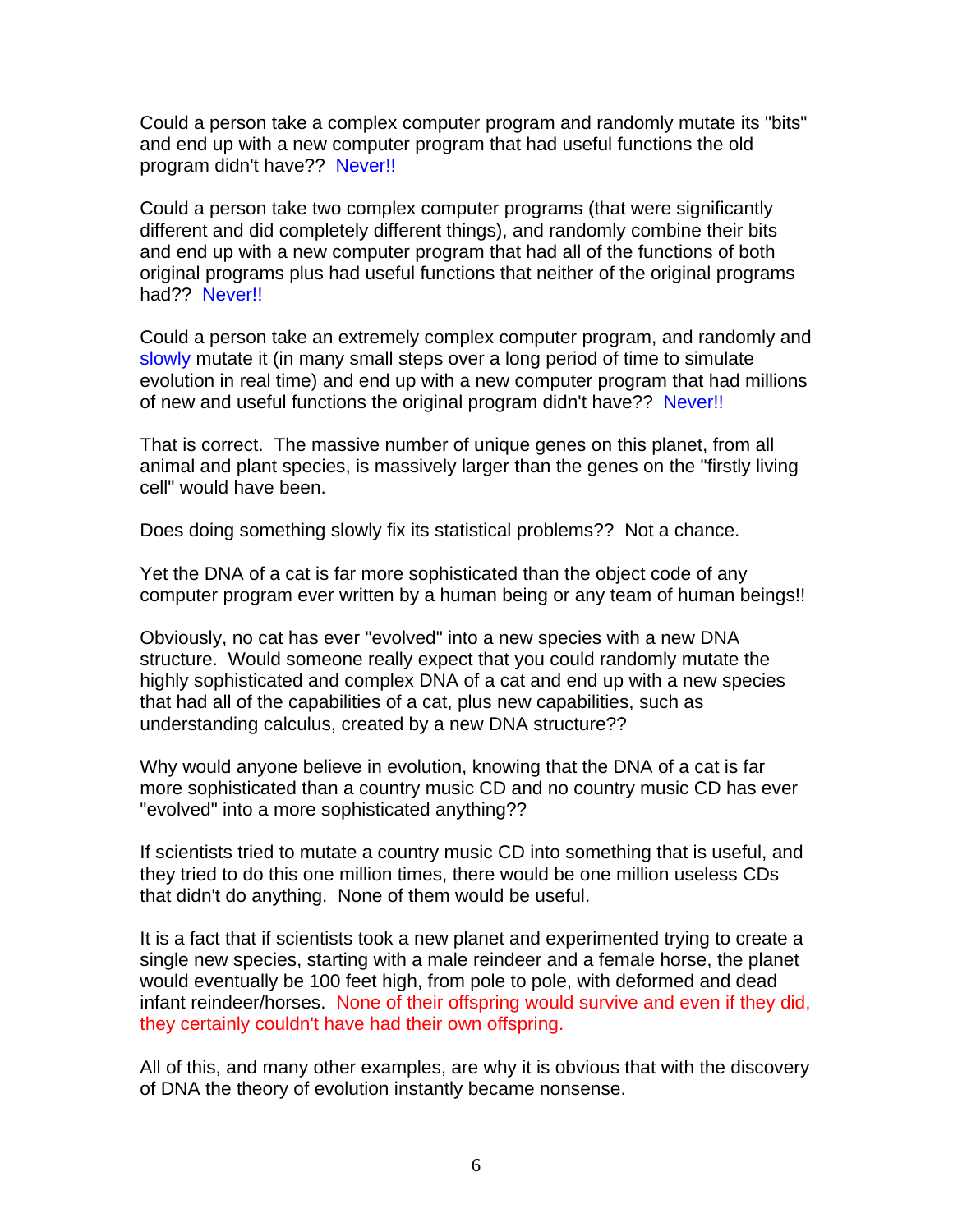#### **Even if evolution were true, there would be trillions of dead animals** (which did not survive because their mutated DNA could not lead to viable new species), for each new species that did survive (actually the statistics are far worse than that).

The planet earth would be millions of miles high, literally, with mutated animals that had fatally defective DNA in the attempt to create a single new species between a house cat and a lion.

Where are all of these defective and dead animals??

Not only do the statistically challenged evolutionists claim that evolution has happened, but they claim that there were virtually ZERO ERRORS with evolution (or there would be millions of miles high of dead, mutated baby animals).

If there no limit to their absurd claims? No, because they are not looking for truth, they are looking for converts.

Scientists have never randomly mutated the DNA of a bacteria and ended up with some new function, such as the ability to see or hear. All they have seen develop is one or two nucleotide mutations that provided some very small survival benefit. But there was **never, never a new gene** that was developed by random mutations!! There was only an accidental survival benefit via a change to one or two nucleotides!!

Many thousands of times scientists have seen microevolution occur in real life. Microevolution can be intentional (e.g. a breeder can carefully breed a pure, new species) or unintentional (e.g. in nature new breeds can occur).

Microevolution (in the form of selective breeding) can assist in developing new features, some of them functional, such as the ability of a genetically bred mouse to jump higher.

Microevolution is a scientific fact, and it can do a lot of things, but it is limited in what it can do. It CANNOT create a new DNA structure.

Not once in the history of this Universe has a scientist observed a new species form by accident which had a new DNA structure (i.e. it had at least one new functional gene with supporting nucleotides).

In other words, no scientist who ever lived on this planet, or does live on this planet, or will ever live on this planet (this is a mathematical prophesy), will see a new DNA structure form by accidental mutations because it is mathematical nonsense.